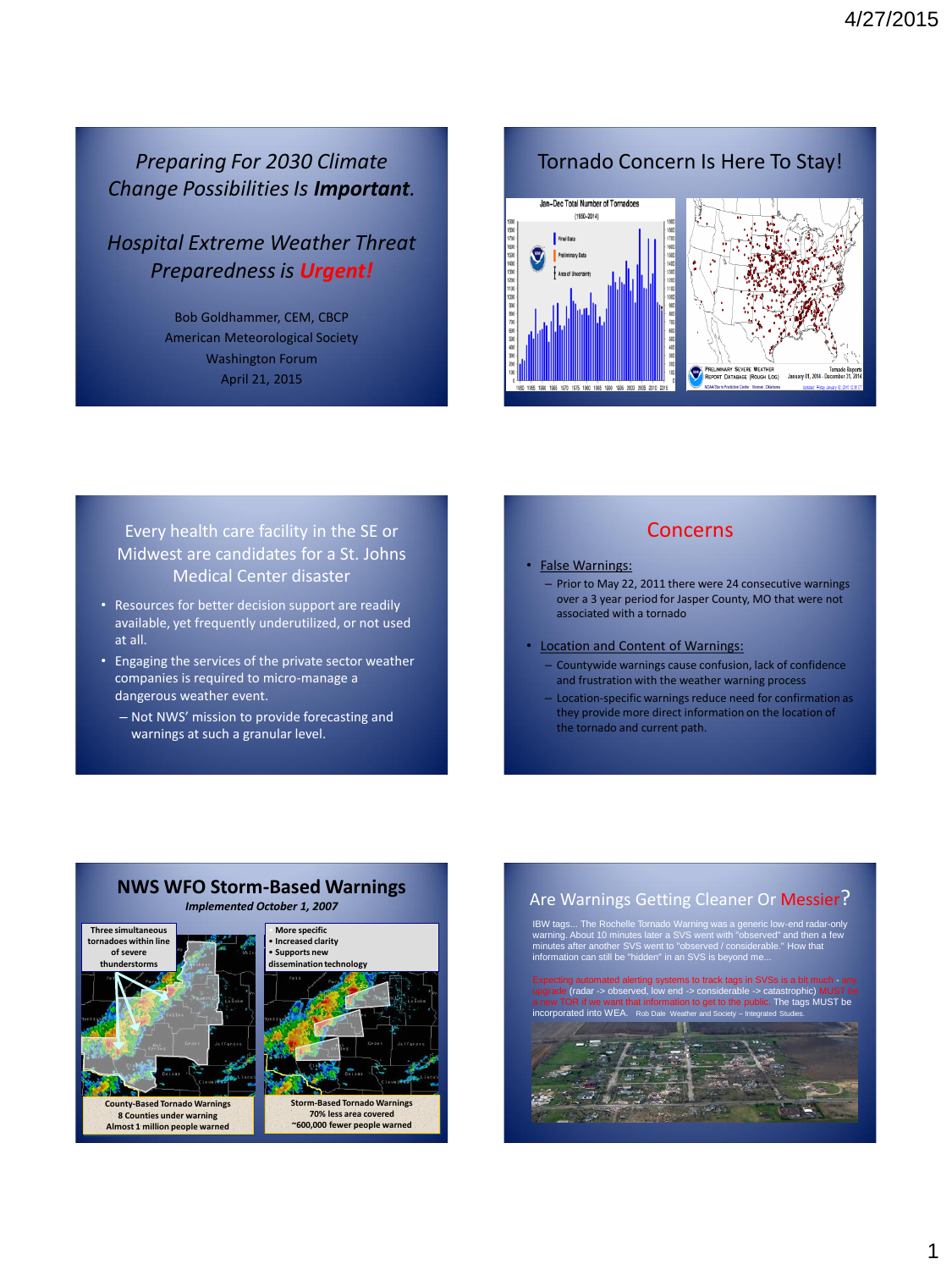# Building Standards: Need To Get From Pretty To Safe!



# Updated every four years, the FaciIity Guidelines Institute Guidelines is used in the<br>regulation of health care facility design and<br>construction by more than 42 states and<br>several federal agencies. The 2014 edition of<br>the FGI Guidelines includes the following<br>c

was expand t*o help designers and owners mitigate hazards in the health care built environment.* 



# Better 1-3 Day Planning is Readily Available, Yet Not Utilized.

NWS Storm Prediction Center 3 Day Convective Outlooks are excellent planning tools

Moderate Risk High Risk

Springfield, Massachusetts Tornado National Weather Service Outlooks May 28-June 1 & Tornado Watch, June 1



# WeatherCall Success Story Moore Medical Center Moore, OK May 2013



Even though the I [immediately in the tornado's path](http://www.cnn.com/video/data/2.0/video/bestoftv/2013/05/21/exp-early-nick-valencia-tornado-injured.cnn.html) and suffered a "direct hit," per a hospital release, [staffers in the building were injured.](http://www.normanregional.com/en/newsroom.html?news_id=305)

300+ other people from the surrounding community had sought shelter at the hospital. All of them emerged with only minor injuries and were in much better shape than the building that protected them. Ryan Grenoble Huffington Post 5/21/2013

### Tornado Deaths Related to Watches

- 552 deaths attributed to tornadoes in the United States in 2011.
- Most occurred in areas that were under a tornado watch.
- This illustrates the need for hospital emergency gers and safety personnel to:
	- Pay attention to all tornado watches
	- Have a plan in place
	- Have personnel available if a tornado warning is issued.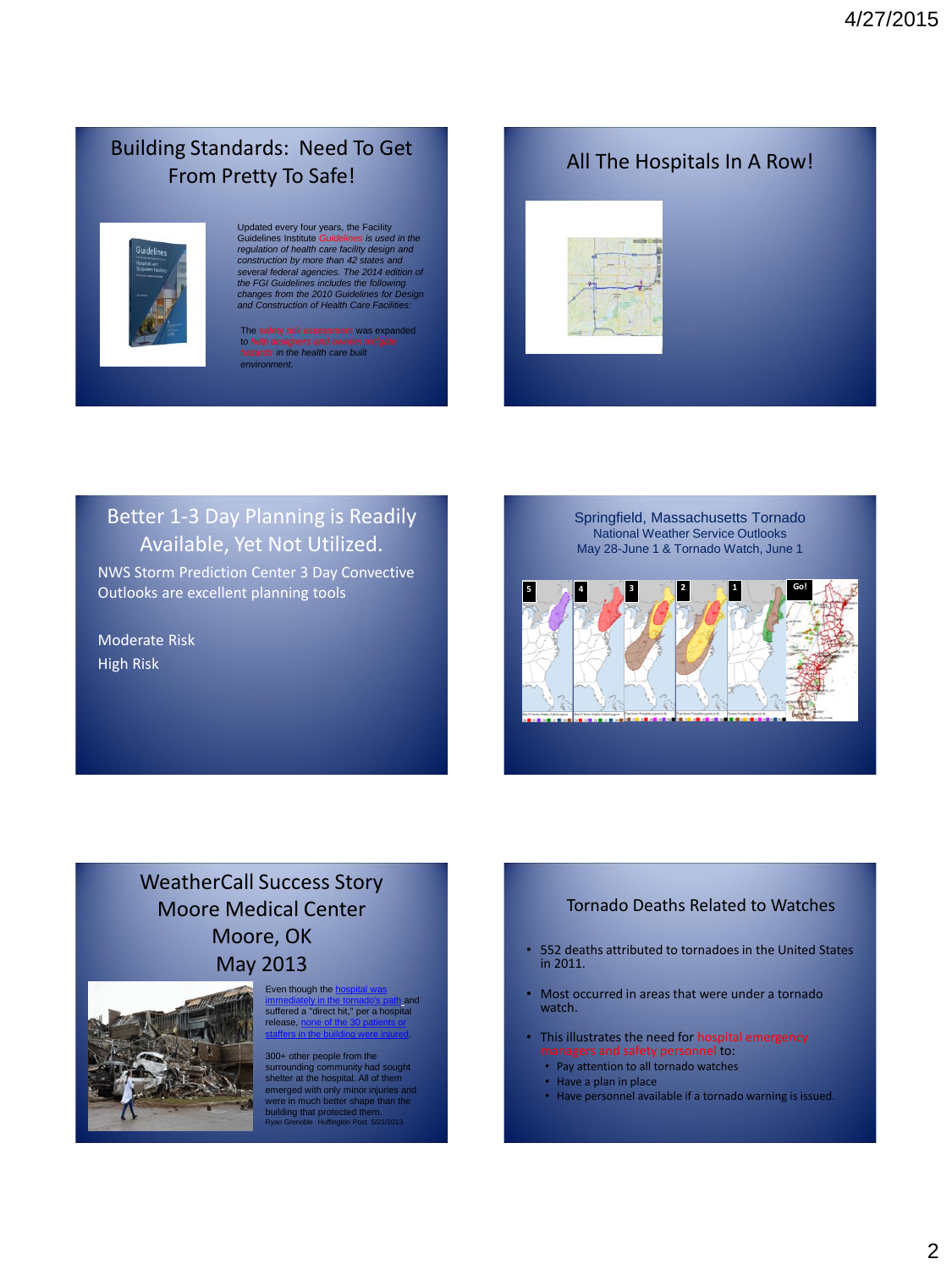"Communicate situation to staff and patients." "Take tornado *watches* seriously." "Take shelter when sirens sound."

> Comments made during November 30, 2011 webinar about impact of tornadoes on Joplin hospitals.

GIS systems which utilize storm-based warnings can provide additional lead time with fewer false-positives than country-wide warnings.



- WFO Springfield issued tornado warning 17 minutes prior to touchdown in Joplin
- Public reports of sirens for at least 20 minutes



Joplin, Missouri EF5 Tornado – May 22, 2011 St. John's received a direct hit and suffered extensive damage. Due to the size and intensity of the tornado, there were 138 fatalities and hundreds of injuries. 2011 2015





### Current Tornado Precautions

- Hospitals tend to enforce contingency plans only after a tornado warning has been issued.
- Current warning lead times for tornadoes averages only 12-13 minutes, and can be anywhere from one to 30 or more minutes before arrival of a tornado.
- Waiting until a warning is issued and then trying to verify if the facility will be impacted can produce overwhelming strain on a hospital's response to protect patients and employees.

### Four Key Elements Required

Safe Building + Effective Plan + Trained Staff + Polygon-based Notification = Lives Saved!